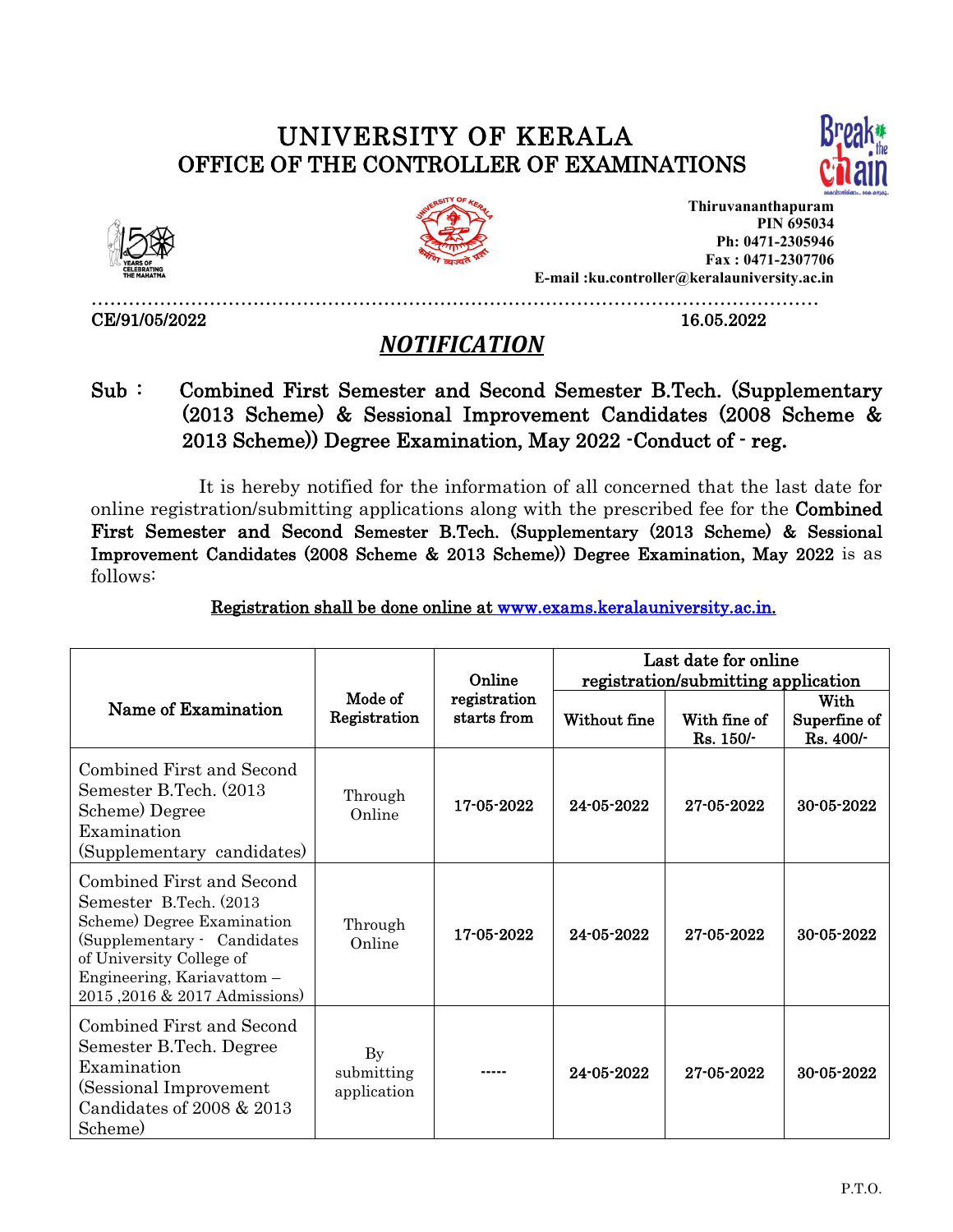Date of Commencement of Examination will be announced later. Detailed Time Table will be published in the University Office, Information Centres, Examination Centres and in the University Web site.

Candidates registering for the examination should remit a C.V. Camp fee at the rate of Rs. 75/- per paper, subject to a maximum of Rs. 300/- in addition to the normal examination fee per semester.

5% of increase in the fee/charges should also be remitted by the candidates registering for the examination as per U.O. No. Ad.A5.03/9871/2019 dated 01.04.2019.

Candidates registering for lab examination shall report to the B.Tech tabulation sections concerned within 10 days from the last date of Theory examinations without fail.

The Examination Centres for the conduct of the B.Tech. Degree Supplementary Examinations are as detailed below:

| Sl.No.                  | Centre                        | <b>Examination Centre</b>                                                         | Centre                                                                        | <b>Allotted Colleges</b>                                                                                          |
|-------------------------|-------------------------------|-----------------------------------------------------------------------------------|-------------------------------------------------------------------------------|-------------------------------------------------------------------------------------------------------------------|
|                         | N <sub>0</sub> .              |                                                                                   | No.                                                                           |                                                                                                                   |
|                         |                               |                                                                                   | 120/415                                                                       | Muslim Association College of<br>Engineering, Venjaramoodu,<br>Thiruvananthapuram                                 |
| $\mathbf{1}$            | 120/415                       | Muslim Association College of<br>Engineering, Venjaramoodu,<br>Thiruvananthapuram | 265/442                                                                       | Vidya Academy of Science &<br>Technology, Malackal,<br>Kilimanoor                                                 |
|                         |                               | 266/443                                                                           | Pinnacle School of Engineering<br>& Technology, Areeplachy,<br>Anchal, Kollam |                                                                                                                   |
|                         |                               |                                                                                   | 121/416                                                                       | Younus College of Engineering<br>& Technology, Vadakkevila,<br>Kollam                                             |
| $\overline{2}$          | 121/416                       | Younus College of Engineering &<br>Technology, Vadakkevila, Kollam                | 241/435                                                                       | Younus College of Engineering,<br>Thalachira, Kottarakkara,<br>Kollam                                             |
|                         |                               | 253/440                                                                           | Younus Institute of Technology,<br>Kannanalloor, Kollam                       |                                                                                                                   |
| $\boldsymbol{3}$        | 232/430                       | Valia Konnambaikulathamma<br>College of Engineering &                             | 232/430                                                                       | Valia Konnambaikulathamma<br>College of Engineering &<br>Technology, Chavarcode, Paripally,<br>Thiruvananthapuram |
| Technology, Chavarcode, | Paripally, Thiruvananthapuram | 251/437                                                                           | Musaliar College of Engineering,<br>Chirayinkeezhu,<br>Thiruvananthapuram     |                                                                                                                   |
| $\overline{4}$          | 65/402                        | Sree Chitra Thirunal College of<br>Engineering, Pappanamcode                      | 65/402                                                                        | Sree Chitra Thirunal College of<br>Engineering, Pappanamcode                                                      |
|                         |                               |                                                                                   | 264/441                                                                       | ACE College of Engineering,<br>Karinkadamugal, Thiruvallam                                                        |
| $\overline{5}$          | 102/404                       | University College of<br>Engineering, Kariavattom                                 | 102/404                                                                       | University College of Engineering,<br>Kariavattom                                                                 |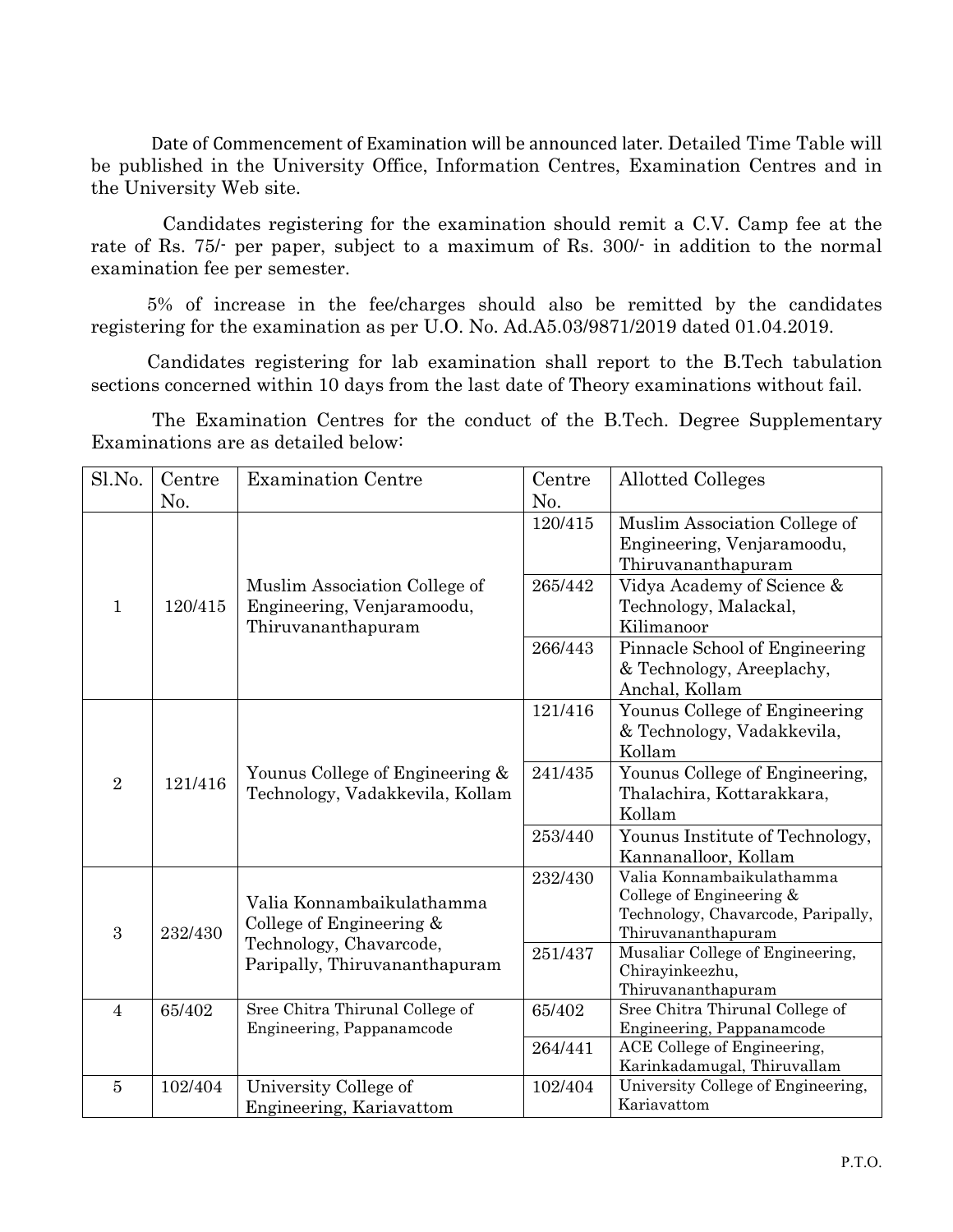| Sl.No.                                                                             | Centre                                                                               | <b>Examination Centre</b>                                                             | Centre                                                                                         | <b>Allotted Colleges</b>                                                              |
|------------------------------------------------------------------------------------|--------------------------------------------------------------------------------------|---------------------------------------------------------------------------------------|------------------------------------------------------------------------------------------------|---------------------------------------------------------------------------------------|
|                                                                                    | No.                                                                                  |                                                                                       | No.<br>122/408                                                                                 | Mar Baselios College of<br>Engineering & Technology,                                  |
| Mar Baselios College of<br>$\,6\,$<br>122/408<br>Nalanchira,<br>Thiruvananthapuram | Engineering & Technology,                                                            |                                                                                       | Nalanchira, Thiruvananthapuram                                                                 |                                                                                       |
|                                                                                    |                                                                                      | 136/418                                                                               | PRS College of Engineering &<br>Technology, Paliyode,                                          |                                                                                       |
|                                                                                    |                                                                                      | 229/427                                                                               | Dalumugham, Neyyattinkara<br>Pankaja Kasthuri College of<br>Engineering & Technology,          |                                                                                       |
|                                                                                    |                                                                                      | 238/434                                                                               | Kandala, Thiruvannathapuram<br>St. Thomas Institute of Science &<br>technology, Mar Chrysostom |                                                                                       |
|                                                                                    |                                                                                      | 250/439                                                                               | Nagar, Kattaikonam<br>Trinity College of Engineering,<br>Trinity Hills, Poovada,               |                                                                                       |
| $\overline{7}$<br>67/400                                                           | College of Engineering,<br>Thiruvananthapuram                                        | 67/400                                                                                | Naruvamoodu<br>College of Engineering,<br>Thiruvananthapuram                                   |                                                                                       |
|                                                                                    |                                                                                      | 106/407                                                                               | Marian Engineering College,<br>Kazhakuttom,<br>Thiruvananthapuram                              |                                                                                       |
|                                                                                    |                                                                                      | 223/429                                                                               | UKF College of Engineering &<br>Technology, Parippaly, Kollam                                  |                                                                                       |
| 8<br>231/428                                                                       | Rajadhani Institute of<br>Engineerring & Technology,<br>Attingal, Thiruvananthapuram | 231/428                                                                               | Rajadhani Institute of<br>Engineerring & Technology,<br>Attingal, Thiruvananthapuram           |                                                                                       |
|                                                                                    |                                                                                      | 118/412                                                                               | Shahul Hameed Memorial<br>Engineering Collge, Kadakkal,<br>Kollam                              |                                                                                       |
| 9<br>68/403                                                                        | TKM College of Engineering,<br>Kollam                                                | 68/403                                                                                | TKM College of Engineering,<br>Kollam                                                          |                                                                                       |
|                                                                                    |                                                                                      | 124/417                                                                               | Travancore Engineering College,<br>Oyoor, Kollam                                               |                                                                                       |
|                                                                                    |                                                                                      | 224/425                                                                               | MES Institute of Technology &<br>Management, Chathanoor, Kollam                                |                                                                                       |
|                                                                                    |                                                                                      |                                                                                       | 249/436                                                                                        | Bishop Jerome Institute, Fathima<br>College Road, Kollam                              |
| 10                                                                                 | 230/431                                                                              | Sri Vellapally Natesan College of<br>Engineering, Kattachira,<br>Pallickal, Alappuzha | 230/431                                                                                        | Sri Vellapally Natesan College of<br>Engineering, Kattachira, Pallickal,<br>Alappuzha |
|                                                                                    |                                                                                      | 66/401                                                                                | Govt. Engineering College, Barton<br>Hill, Thiruvannathapuram                                  |                                                                                       |
|                                                                                    |                                                                                      |                                                                                       | 123/413                                                                                        | Lourdes Matha College of Science<br>& Technology, Kuttichal,<br>Thiruvananthapuram    |
| 66/401<br>11                                                                       | Govt. Engineering College, Barton                                                    |                                                                                       |                                                                                                |                                                                                       |
|                                                                                    |                                                                                      | Hill, Thiruvananthapuram                                                              | 135/419                                                                                        | P.A. Aziz College of Engineering &<br>Tehcnology, Karakulam,<br>Thiruvananthapuram    |
|                                                                                    |                                                                                      |                                                                                       | 227/423                                                                                        | John Cox Memorial CSI Institute<br>of Technology,. Kannammoola,<br>Thiruvananthapuram |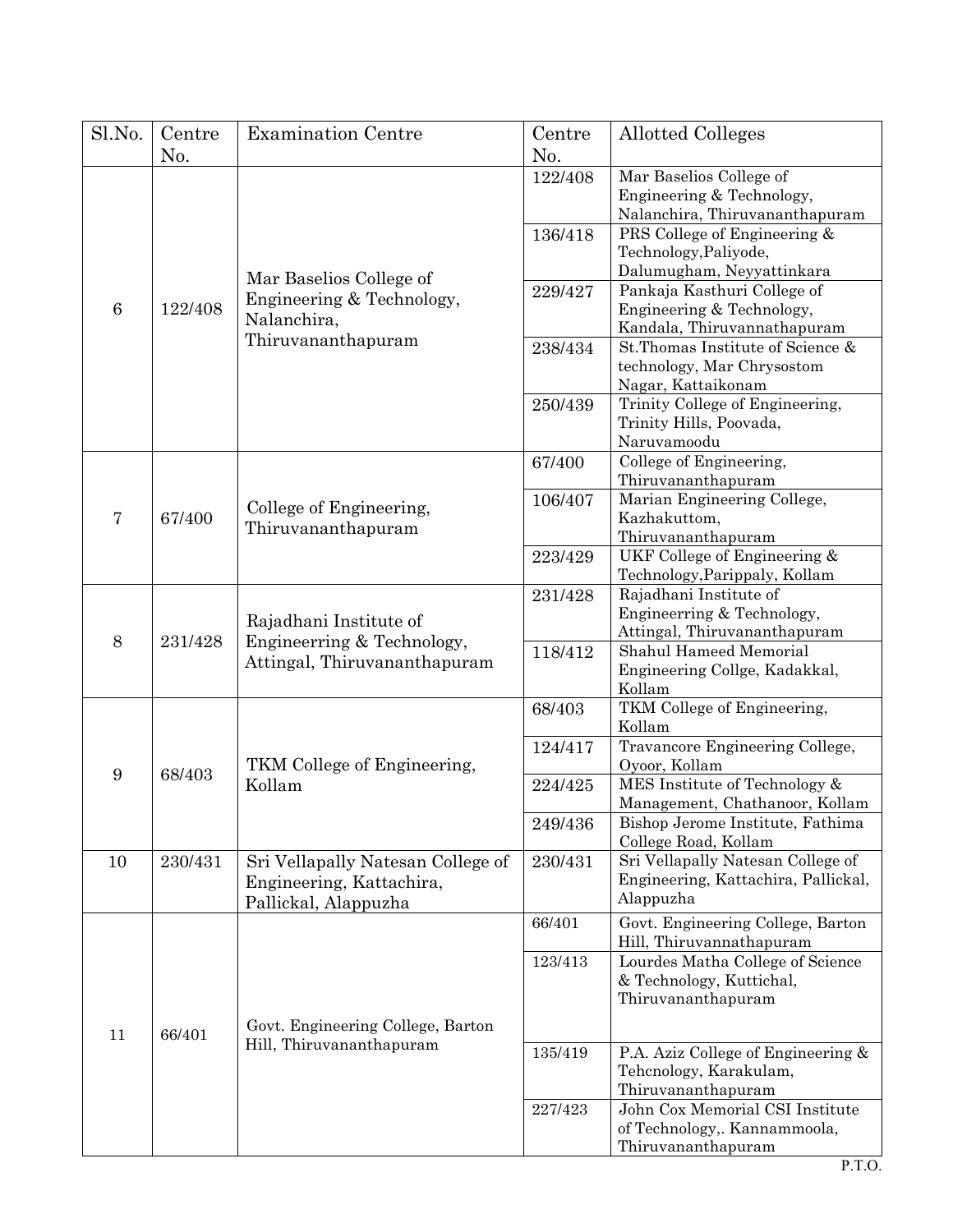| Sl.No.               | Centre                                                                       | <b>Examination Centre</b>                                                   | Centre                                                                                              | <b>Allotted Colleges</b>                                                                           |
|----------------------|------------------------------------------------------------------------------|-----------------------------------------------------------------------------|-----------------------------------------------------------------------------------------------------|----------------------------------------------------------------------------------------------------|
| No.<br>12<br>252/438 | Sree Narayana Institute of                                                   | No.<br>252/438                                                              | Sree Narayana Institute of<br>Technology, Theppuppara,<br>Ezhamkulam, Adoor,                        |                                                                                                    |
|                      | Technology, Theppuppara,<br>Ezhamkulam, Adoor,<br>Pathanamthitta             | 117/411                                                                     | Pathanamthitta<br>Baselios Mathews II College of<br>Engineering, Sasthamcottah,                     |                                                                                                    |
| 13                   | 107/406                                                                      | LBS Institute of Technology for<br>Women, Poojappura,<br>Thiruvananthapuram | 107/406                                                                                             | Kollam<br>LBS Institute of Technology for<br>Women, Poojappura,<br>Thiruvananthapuram              |
| 14<br>119/414        | Sree Buddha College of<br>Engineering, Nooranad,<br>Alappuzha                | 119/414                                                                     | Sree Buddha College of<br>Engineering, Nooranad,<br>Alappuzha                                       |                                                                                                    |
|                      |                                                                              | 228/421                                                                     | Archana College of<br>Engineering, Elamel,<br>Nooranada, Alappuzha                                  |                                                                                                    |
|                      |                                                                              | 233/426                                                                     | Mount Zion College of Engineering<br>& Technology for Women,<br>Kozuvalloor, Chengannur             |                                                                                                    |
|                      |                                                                              | 240/433                                                                     | St. Thomas College of<br>Engineering & Technology,<br>Kozhuvalloor, Chengannur                      |                                                                                                    |
| 15<br>116/409        | Mohandas College of Engineering<br>& Technology, Anad,<br>Thiruvananthapuram | 116/409                                                                     | Mohandas College of<br>Engineering & Technology,<br>Anad, Thiruvananthapuram                        |                                                                                                    |
|                      |                                                                              | 226/422                                                                     | Hindustan College of Engineering,<br>Arippa, Kulathupuzha, Kollam<br>Heera College of Engineering & |                                                                                                    |
|                      |                                                                              | 239/432                                                                     | Technology, Panavoor,<br>Nedumangad                                                                 |                                                                                                    |
| 16<br>216/420        |                                                                              | 216/420                                                                     | College of Engineering $&$<br>Management, Punnapra,<br>Vadackal, Alappuzha                          |                                                                                                    |
|                      |                                                                              | College of Engineering $&$<br>Management, Punnapra,<br>Vadackal, Alappuzha  | 225/424                                                                                             | K R Gouri Amma College of<br>Engineering for Women,<br>Valamangalam South,<br>Thuravoor, Alappuzha |
|                      |                                                                              |                                                                             | 295/444                                                                                             | Carmel Colleg e of Engineering<br>& Technology, Punnapra,<br>Alappuzha                             |

The Examination Centres allotted shall be strictly adhered to.

Sd/-

Controller of Examinations